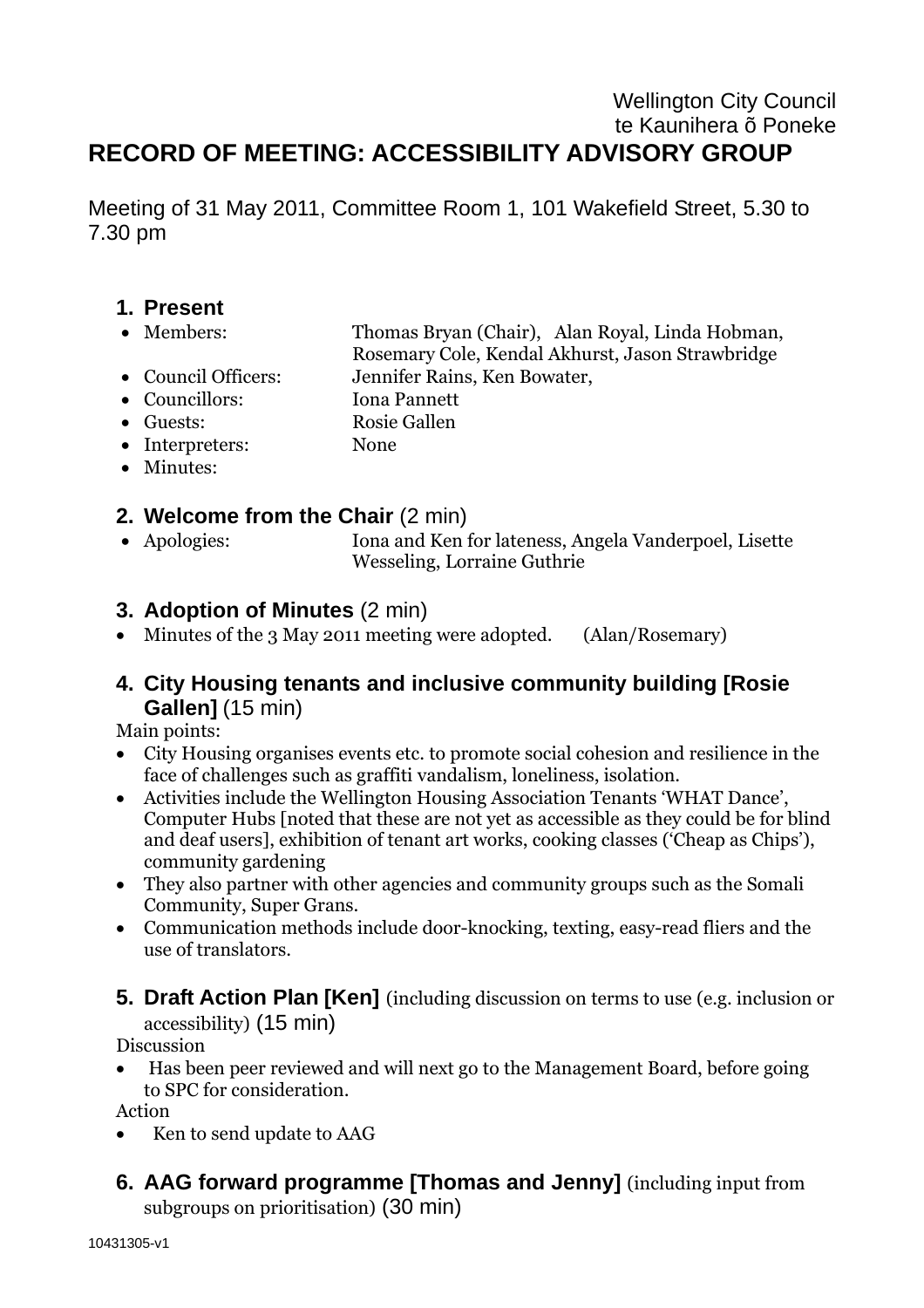Discussion

• See sub-group reports below

Action

• Ken to collate sub-group input

# **7. Report from the Chair (Thomas)** (30 min)

## Discussion

- Vote of thanks for Errolyn
- Thanks to Alan and Kendall for the AAG AP submission
- Wainuiamata recreation area this is to be accessible for all
- Attended Arts Access AGM Wellington was acknowledged for its recent work
- GW is planning further bus driver training
- AAG membership balance the Deaf community could be further represented in the AAG. Maori are not specifically represented either.
- Coordination of submission to Wellington 2040 Strategy consultation
- Confirmation of next meeting's agenda

Actions

- Thomas to write to Errolyn on behalf of the AAG and Council
- Ken to create an informal AAG submission template to ease the writing process
- Jason to coordinate W2040 submission

# **8. Officer's Report (Jenny)** (20 min)

Discussion

- City Communities operational review
- Accessibility at the Berkley-Dallard flats in Aro Valley
- Appointment process for new member
- Human Resources has recently appointed Marica Sevelj as Team Leader: **Diversity**

Action

Jenny to follow up advertising of position available

# **9. Questions to AAG follow-up actions (See Appendix 2)** (5 min)

Discussion

• none

- Action
- None

# **10. Questions to AAG Sub-group reports (See below)** (5 min)

Discussion

 Article for Restaurant Association Newsletter – this will be published next month. Action

• None

# **11. Other business** (5 min)

Discussion

None

Action

None

# **Sub-group reports**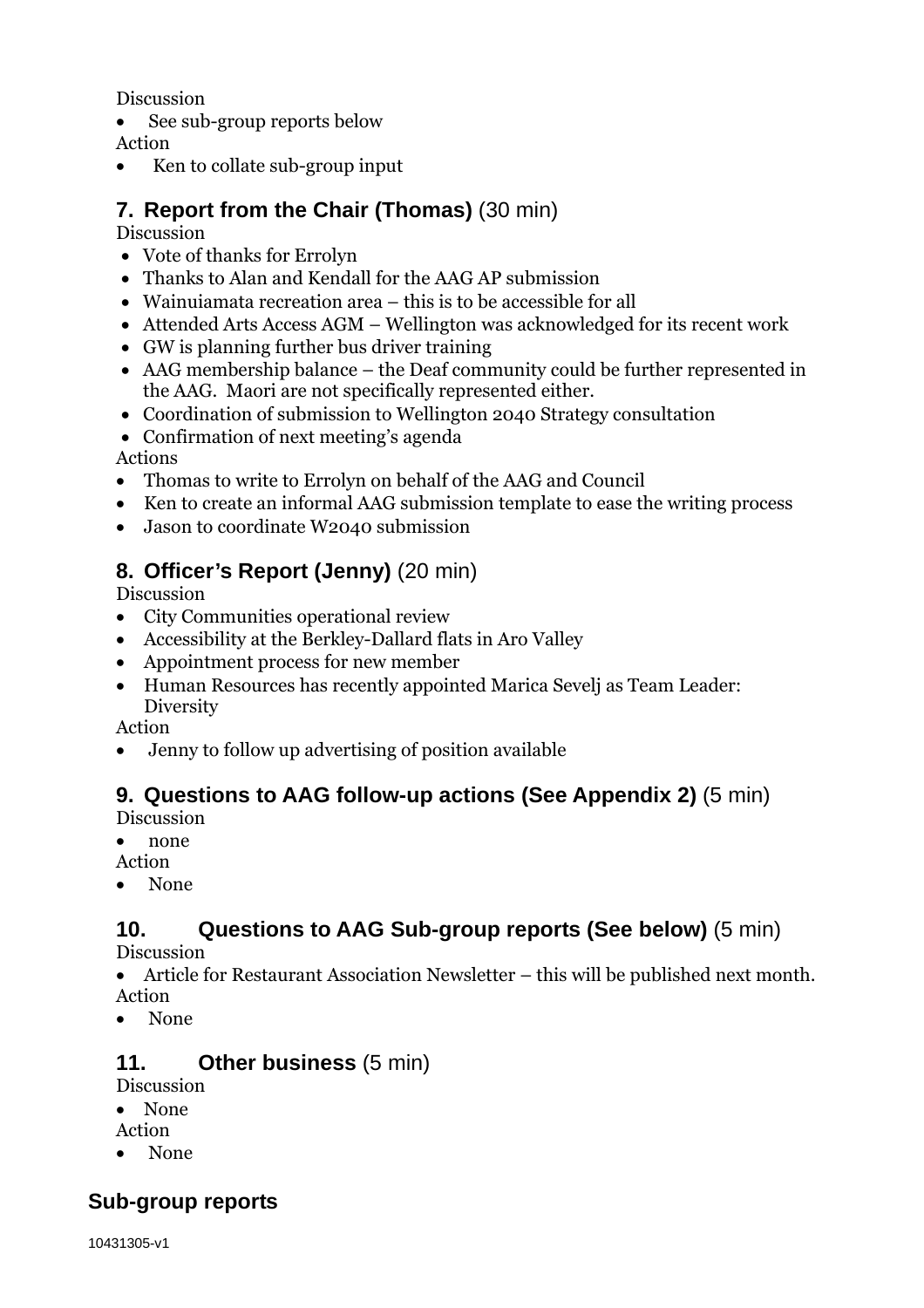*[Sub-group contact people are asked to email in an update on sub-group activity since the previous meeting, a week in advance for inclusion with the 'agenda'.]*

### **NEW SUB-GROUPS AND MEMBERSHIP**

**Environment, Transport and Urban Development** [Including: parking, roads, bus lanes, public transport, natural environment, parks, waste, building, planning, parks and transport] **Jason, Thomas, Kendall, Angela**

- Forward Programme priorities
	- o Parking
	- o Bylaws Mobility Parks
	- o Ngauranga to Airport
	- o Lambton Interchange
	- o Hutt Corridor
	- o Golden mile Cuba St
	- o Building Act interpretation and promotion of accessibility

**Economy and Arts/Culture** [Including: arts, access, employment, events, economy, museums, employment, (Rosemary – DAP, Kendall – Wellington 2040,

Jason – Restaurant article, Lisette and Kendall - RWC)]

### **Rosemary, Lisette, Kendall, Linda, Jason**

- Forward Programme priorities
	- o Public Arts Policy
	- o Arts and Culture Policy
	- o Accessible Arts Forum (request visit from Martin Rodgers, Manager, City Arts)
	- o Accessible community events
	- o Re-engagement with PWT

**Social Services and Recreation** [Including: Jason – employment and recreation, Rosemary - emergency preparedness and access to services, Angela – housing and homelessness]

#### **Angela, Rosemary, Jason**

Forward Programme priorities [yet to meet]

**Governance and Engagement** [Including: participation, communication, annual forum, information technology] **Lisette, Alan, Linda**

- AP submission completed and oral submission provided (Alan and Kendall)
- Forward Programme priorities
	- o Performance indicators related to services for people with impairments
	- o Web-ready and Print-print documents for accessibility
	- o Presentation guidelines (for AAG)
	- o Older Person's Policy (input to scoping paper due to SPC in August)
	- o Council style guide for accessibility

Meeting closed at 7.30 pm

Next Meeting 28 June 2011 Committee Room 1 – IN THE COUNCIL CHAMBERS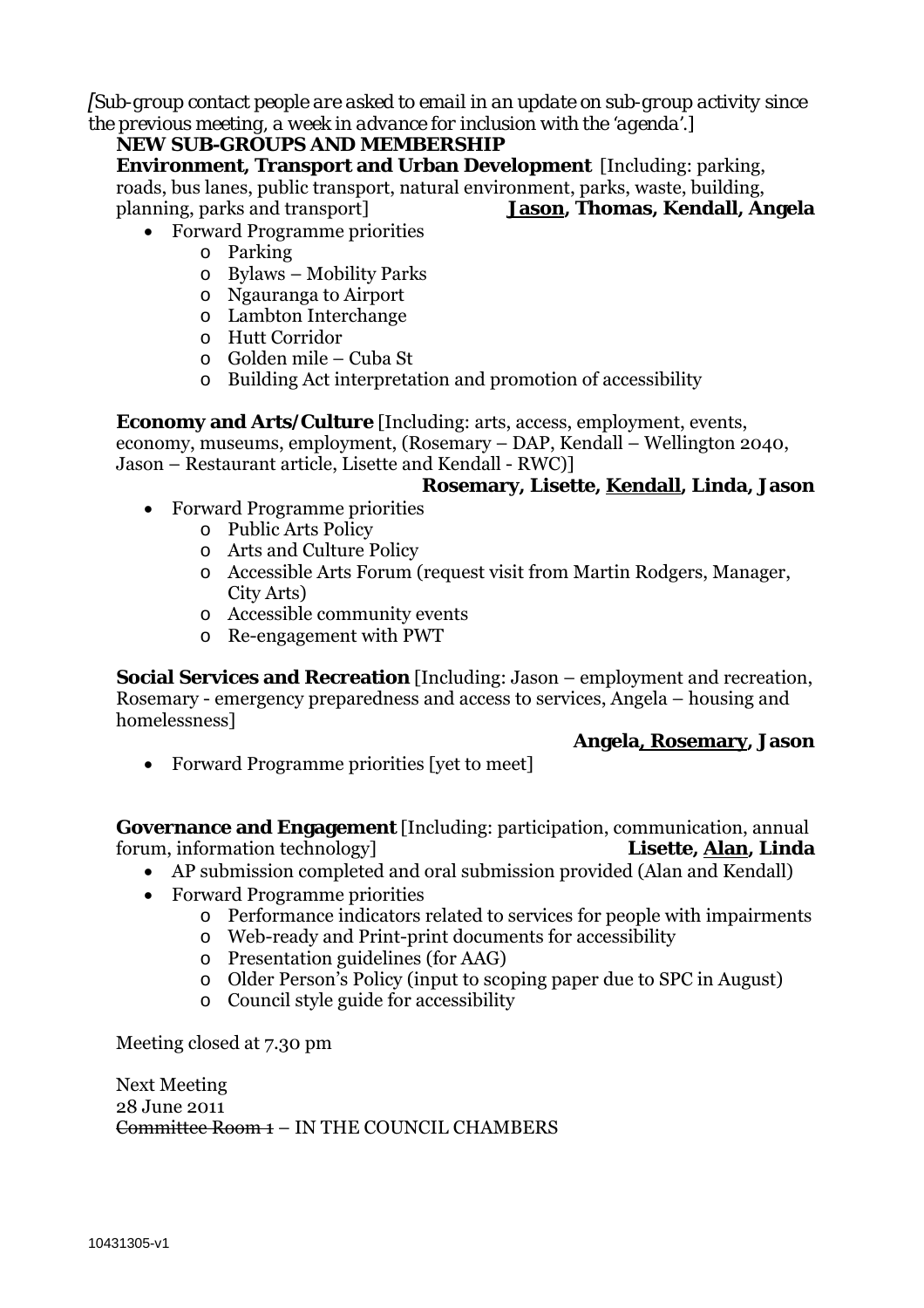# **APPENDIX 1**

## **AAG FORWARD PROGRAMME [***DRAFT***] (the last Tuesday of each month)**

### **28 June [Council Chambers]**

- City Arts Martin Rogers TBC
- Safety around roadworks Project Management Office (TonyLloyd) [and possibly Infrastructure Performance (Jon Visser)] TBC

### **26 July [Committee Room 1]**

- Older Persons Policy review (e.g. inclusion of homelessness, definitions of Māori terms.)
- Sharing views and issues with the Restaurant Association Mike Egan (National President) TBC
- **30 August [Committee Room 1]**
- $\bullet$
- **27 September [Committee Room 1]**
- Planning for annual forum/workshops

### **25 October [Committee Room 1]**

- Preparation for annual AAG report to SPC
- Planning for 2012
- **29 November [Committee Room 1]**
- $\bullet$

### **20 December [Committee Room 2]**

Annual forum/workshops